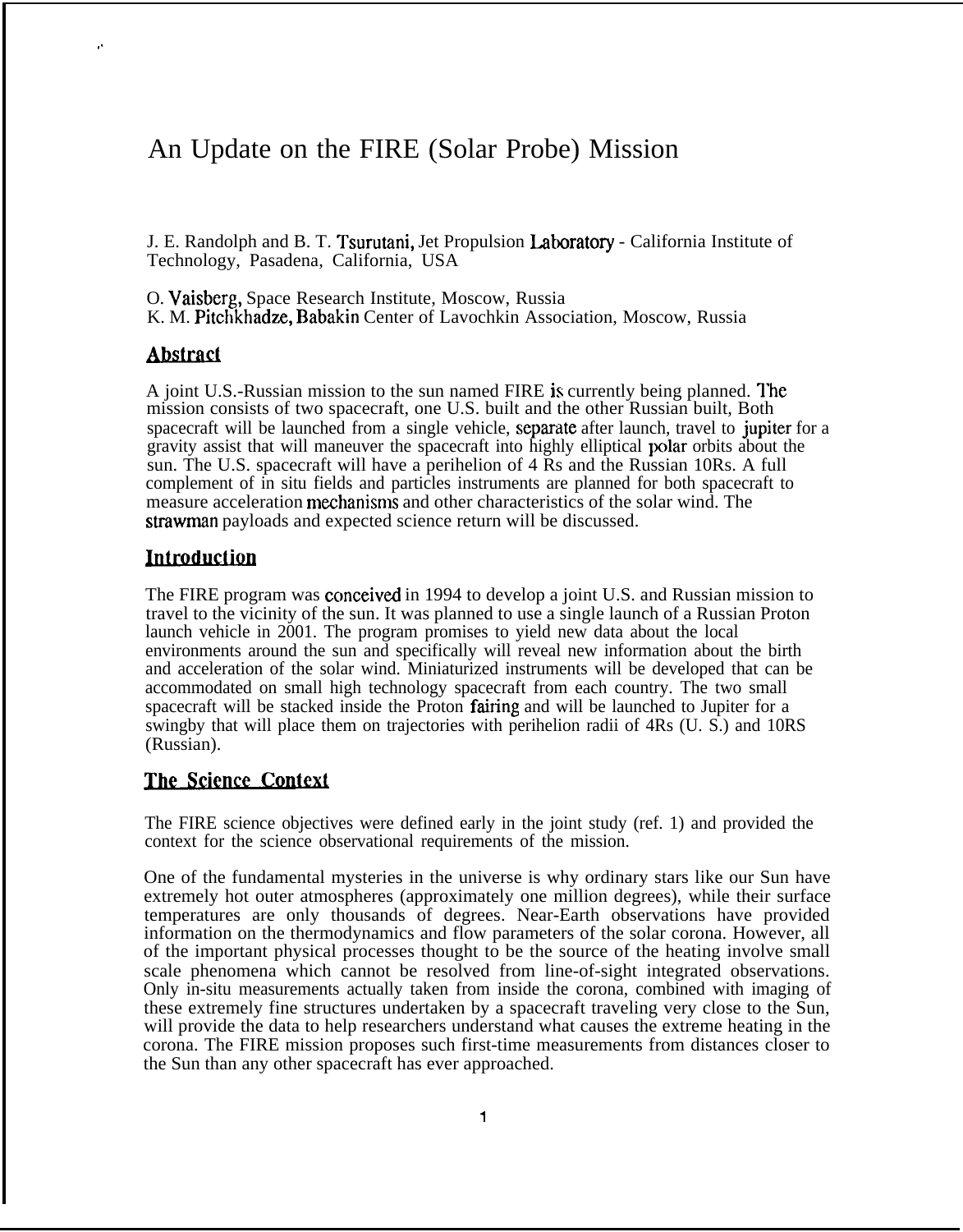The predicted processes that heat the solar corona and thus provide energy and momentum that accelerate the solar wind, occur over an extended radial distance, from tenths of a solar radius above its surface to about 30 solar radii above as illustrated in figure 1. In addition, these processes may be quite different over the polar and



Figure 1 FIRE Program Science Objectives and Payloads (from Ref. 1)

the equatorial regions, partly due to the different local magnetic field characteristics in the two regions. It is also highly probable that the heating and expansion of the solar corona arc dynamic processes, continuously changing with time and space. In order to understand the extended coronal heating and acceleration of the solar wind at different solar latitudes, and in order to understand how the dynamics of the corona change with time and place, in situ measurements must be made at a variety of altitudes above the surface of the. Sun and at different latitudes.

The U.S. Solar Probe mission consists of a single spacecraft placed on an elliptical encounter trajectory, traveling from 8  $R_s$  over the poles to 4 Rs (0.()19 AU) at the equator (where the solar wind becomes supersonic and is the closest that shield technology would allow). The Solar Probe would be the first spacecraft to acquire in-situ measurements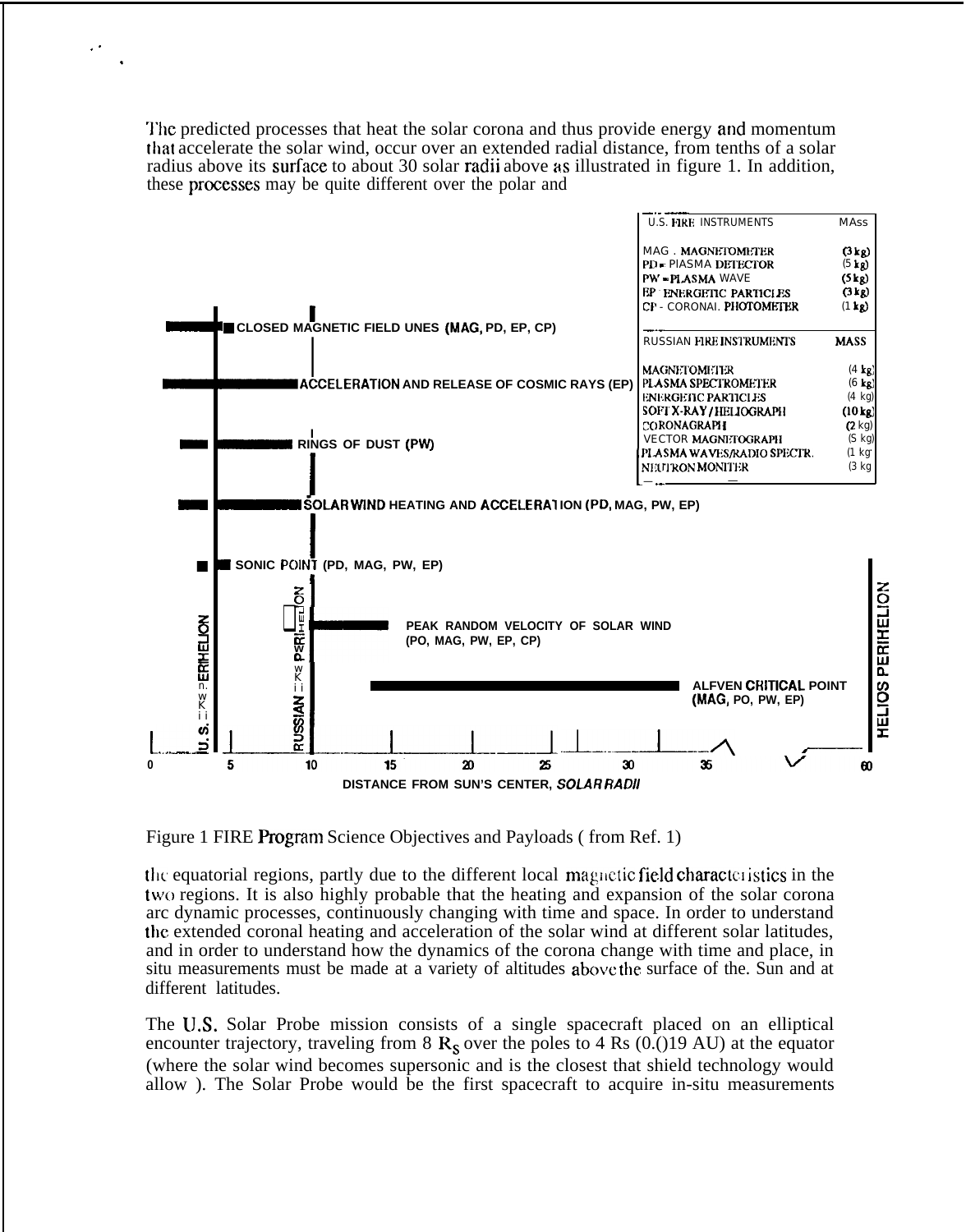from within (he solar corona at multiple ranges and latitudes together with imaging of the surrounding coronal region.

.

,.

The FIRE mission consists of two spacecraft. The inner spacecraft duplicates the Solar Probe trajectory while the outer spacecraft (the Russian "Plamya") will travel from  $20 \text{ R}_s$ over the poles to 10 Rs at the equator. The FIRE mission will achieve, for the first time, simultaneous measurements by two spacecraft from multiple altitudes and latitudes in the solar corona, together with imaging of the underlying and surrounding coronal region. This data will enable researchers to determine both the 3-dimensional structure of the corona and identify the regions on the Sun that are responsible for the particular solar wind flows. These flows eventually reach the Earth and cause disturbances in the Earth's magnetosphere. Additionally, in-situ measurements will enable researchers to identify mechanisms responsible for coronal heating and the solar wind acceleration, thus answering the question of why the solar corona exists.

The near-Sun scientific objectives require two generic classes of measurements and can be summarized as follows:

- 1) coordinated in-situ observations using a complement of particle and field experiments;
- 2) imaging experiments, consisting of coronal imaging on the Solar Probe and the disc imaging on the Plamya spacecraft;

The range of objectives and scientific payloads are shown in Figure 1. Here each major objective is identified as a horizontal line plotted on a scale of distance from the Sun in solar radii. Note that the Solar Probe travels to 4 Rs and the Plamya travels to 10 Rs. This can be compared to the only other "Solar Probe" mission, 1 Ielios, which had a perihelion of 60 Rs as shown.

The perihelion trajectories for the FIRE program are shown in figure 2 as an overlay to a magnetic field model (from Ref. 2). Note the nearly radial (open) field lines over the polar regions that are consistent with the regions of high speed solar wind confirmed by recent observations from the Ulysses spacecraft, As the spacecraft approaches lower latitudes, the field will become more dipole-like but will probably be more unstructured than this simple model suggests in this region.

Tables 1 and 2 contain the details of payload for the Solar Probe and I'1 .AMYA spacecraft. The emphasis for the Solar PI obe payload is on fields and particle measurements close to the sun with only a small photometer that observes the. coronal features above the limb of the sun. The Plamya payload carries three large remote observational insturments that will view closer to the sun (coronagraph) and view the solar disk for magnetogy aphy and x-ray observations.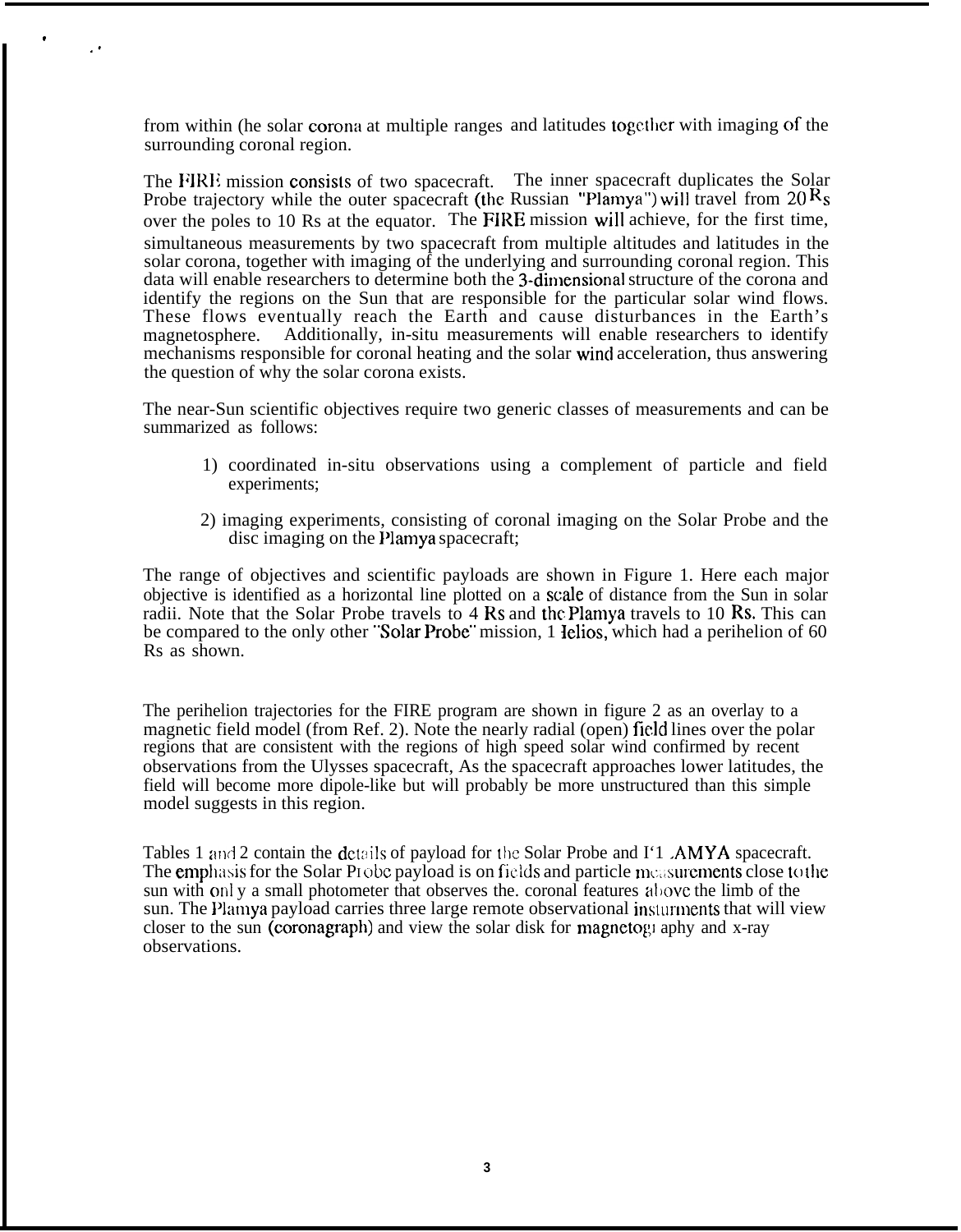

Figure 2 FIRE Trajectories Over a Solar Magnetic Field Model

| Table 1 Solar Probe Payload Characteristics (from Ref. 3) |  |  |  |
|-----------------------------------------------------------|--|--|--|
|-----------------------------------------------------------|--|--|--|

| Instrument                 | Mass<br>(kg) | Power<br>(W) | I lata<br>(kbit/s) |
|----------------------------|--------------|--------------|--------------------|
| Magnetometer               | 3.3          | 1.9          | 0.5                |
| Thermal Plasma             | 4.8          | 3.4          | 1.2                |
| <b>Energetic Particles</b> | 3.3          | 3.1          | 0.5                |
| Plasma Waves               | 5.5          | 5.0          | 0.5                |
| Coronal Photometer         | 1.0          | 0.6          | (0, 1)             |
| Total                      | 18           | 14           |                    |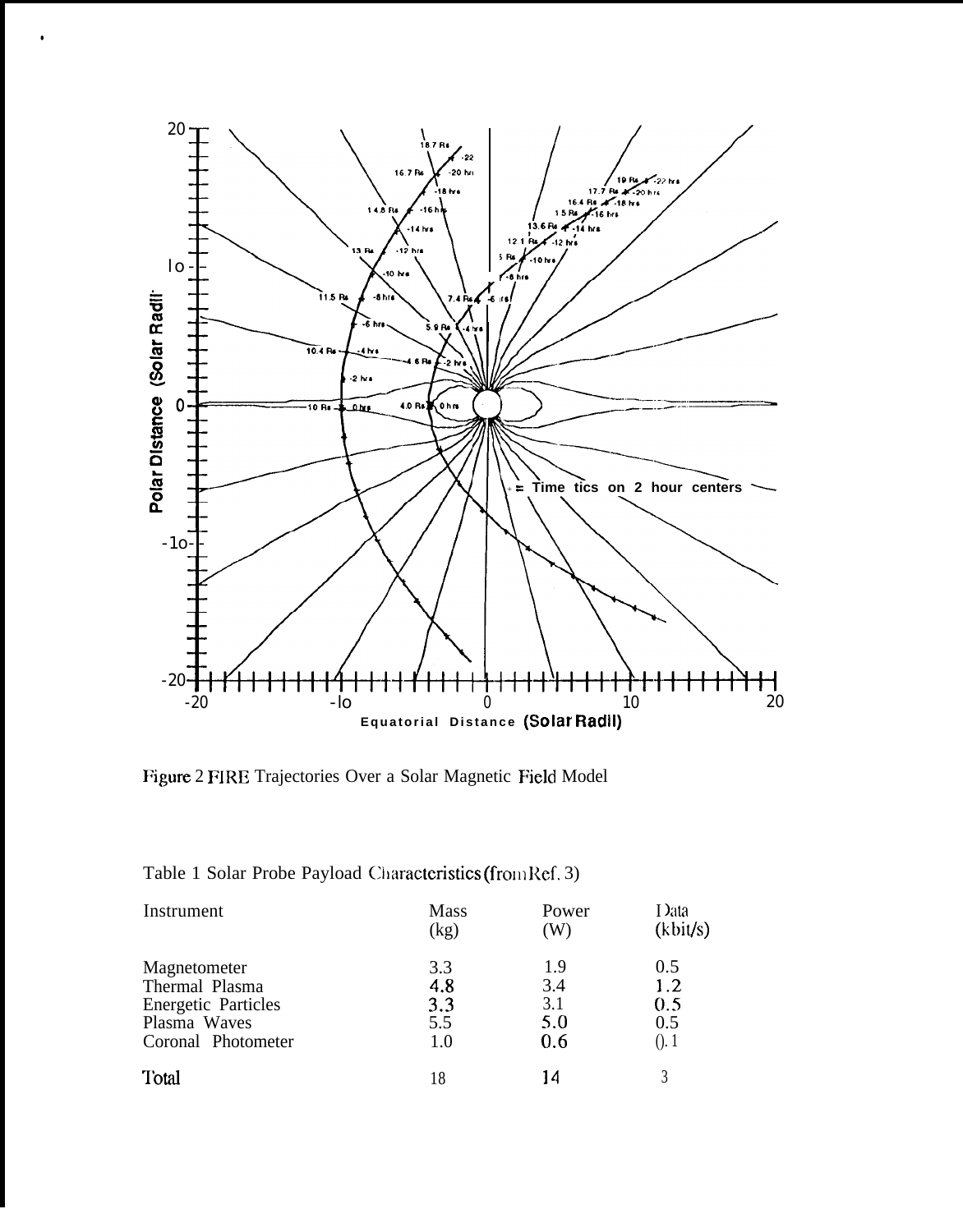#### Table 2 Plamya Payload Characteristics (from Ref. 4)

| Instrument                                                                                                                                                                                                          | Mass<br>(kg)                        | Power<br>(W) | Data<br>(kbit/s) |
|---------------------------------------------------------------------------------------------------------------------------------------------------------------------------------------------------------------------|-------------------------------------|--------------|------------------|
| Plasma Spectrometer<br>Magnetometer<br>Soft X-ray Telescope/Heliograph<br><b>Energetic Particles Spectrometer</b><br>Chronograph<br>Vector Solar Magnetograph<br>Plasma Waves/Radio Spectrometry<br>Neutron Monitor | 10<br>3.5<br>1.5<br>Λ<br>1.5<br>3.5 | h            | 0.1              |
| Total                                                                                                                                                                                                               | 38                                  | 35           | 31               |

## Launch Configuration

● ✎

> The latest launch configuration of the U.S. and Russian spacecraft on the Proton is illustrated in figure 3. Note that the Proton vehicle has high performance upper stage (STAR 48 ) to provide the high injected mass capability required for the high launch energies of a Jupiter gravity assist mission. The launch mass of the U.S. spacecraft is expected to be about 200 kg while the Russian spacecraft is expected to be about 300 kg. With the launch adapters and other supporting hardware. The launch mass of about 600 kg should be well under the **prformance** of the Proton /STAR 48 which is over 750 kg at the launch energy of 120 km  $\frac{4}{\text{sec}^2}$  required for the 2001 joint launch.

## **Russian Spacecraft**

The Russian spacecraft or Plamya (from Ref. 4) shown in Figure 4 is characterized by a wide angle cone for a thermal shield that provides sufficient spacecraft thermal protection for the perihelion of 10R<sub>S</sub>. The shield will reach a temperature of about 1900K at 10Rs and will have holes (not shown) in it to allow for imaging of the. solar surface at perihelion. A unique. characteristic of the Plamya spacecraft is the radioisotope  $(RT^*G)$  power system which provides 1 SOW of power cont i nuously throughout the mission including at perihelion. The radio system will operate at X-band in order to have tracking compatibility with NASA's Deep Space Network as well as the Evpatoria and Ussurisk tracking stations in Russia. The RF power amplifier will provide 5W of power through the 1 m antenna shown in the figure to achieve the required 30 kilobit s/s telemetry rate at the 10Rs perihelion. Science instrument accommodation will include apertures through the shield to allow solar viewing at perihelion, plasma and particle instruments in the central bus area behind the antenna, and a magnetometer on a long boom below the RTG as shown.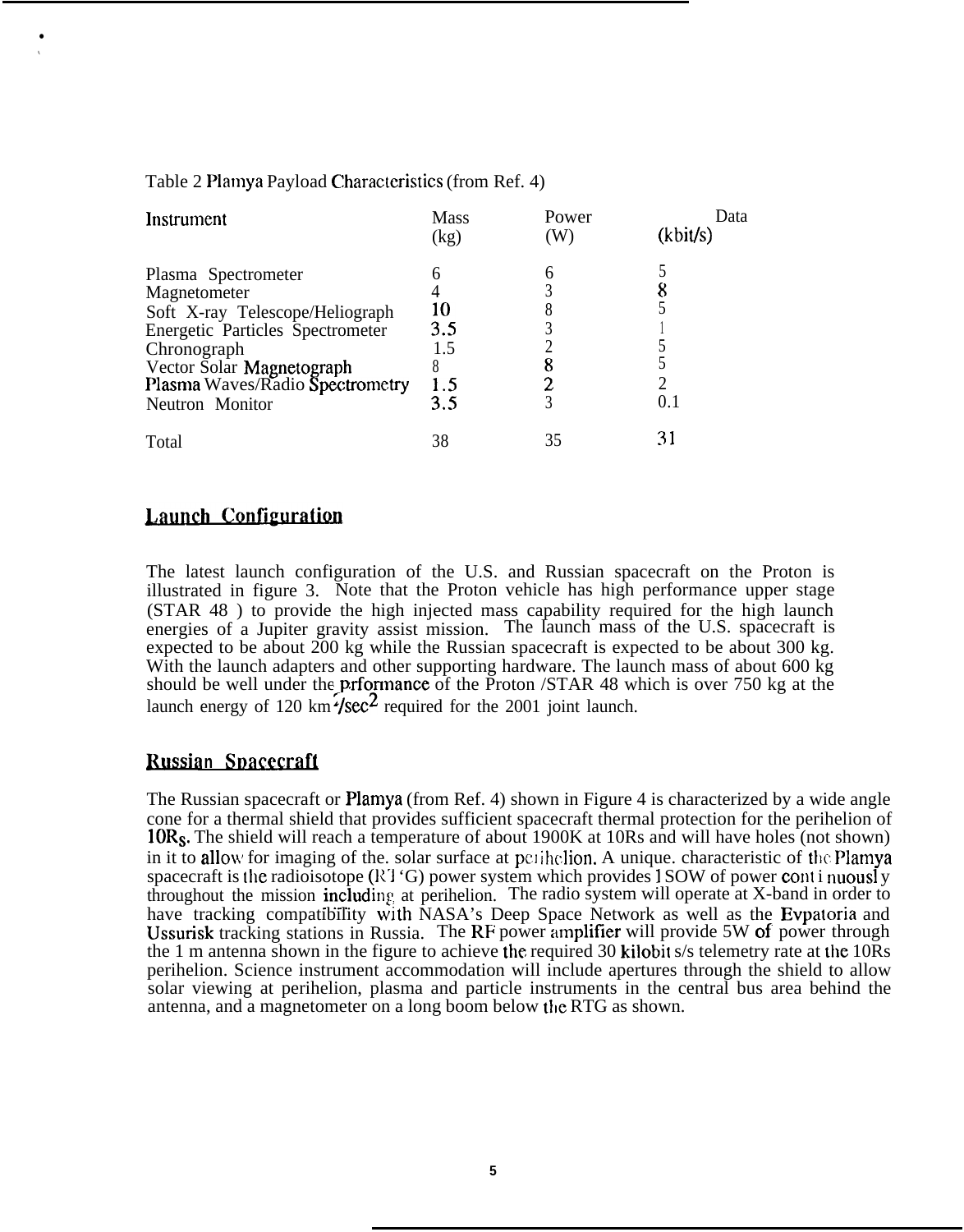La vochkin Association  $- - -$ 



Figure 3 FIRE Launch Configuration: PROTON/Star 48



Figure 4 PLAMYA Spacecraft Configuration (from Ref. 4)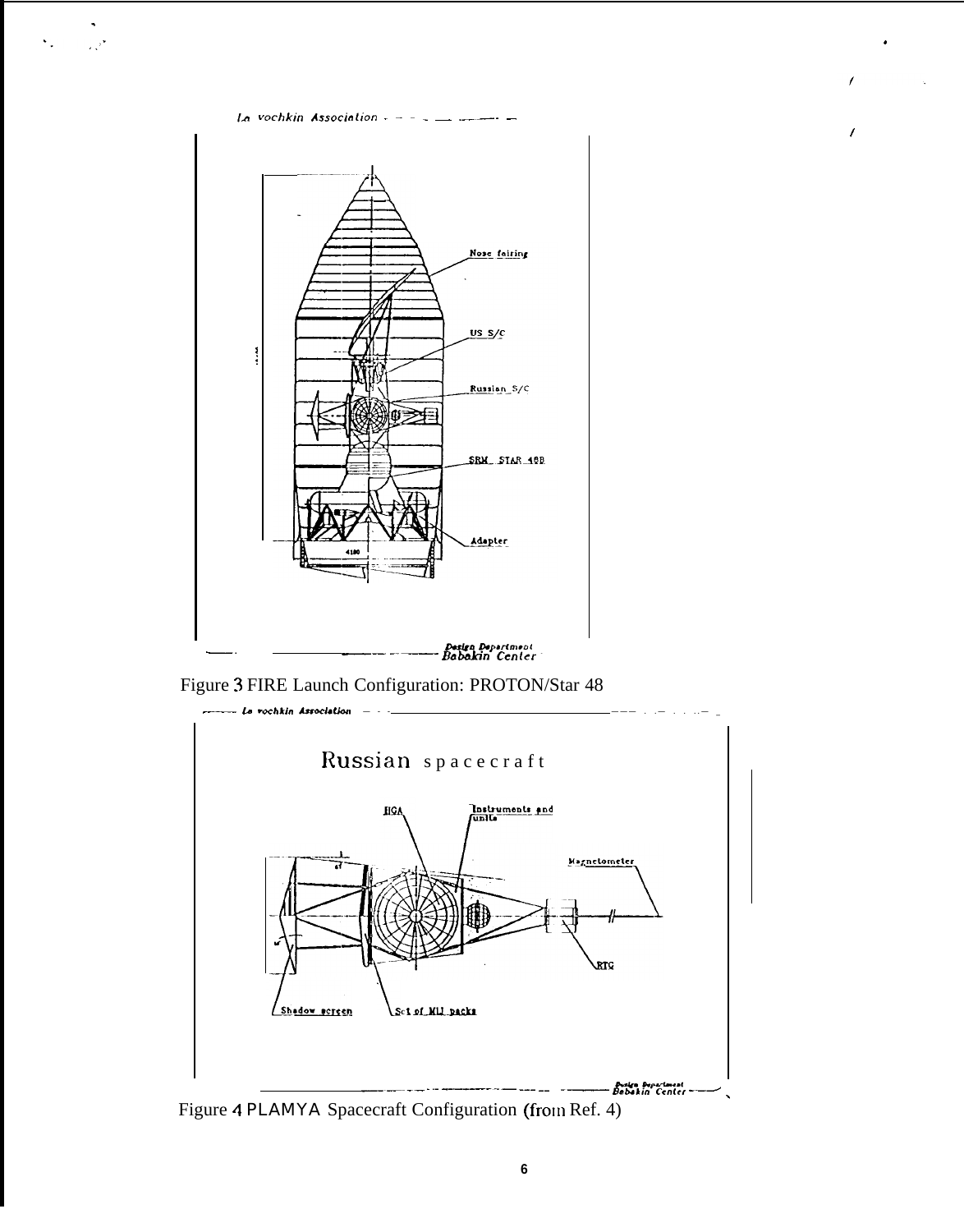# U.S. Spacecraft

The U.S. Solar Probe spacecraft is shown in Figure 5 during two mission phases that are defined by the power source during that phase. RTGs will not be used on the U.S. spacecraft and it must depend on other power sources including solar arrays for power when it is away from the sun. As it approaches the sun, the arrays will be jettisoned and a battery will be required to complete the mission. Panel a in figure 5 shows the configuration after launch when a large (Low illumination -1 *ow* Temperature) solar array will provide power out to Jupiter and then on in to about 0.7AU. At that time, the large array is



Figure 7 U.S. Fire (Solar Probe) Spacecraft Configurate ions